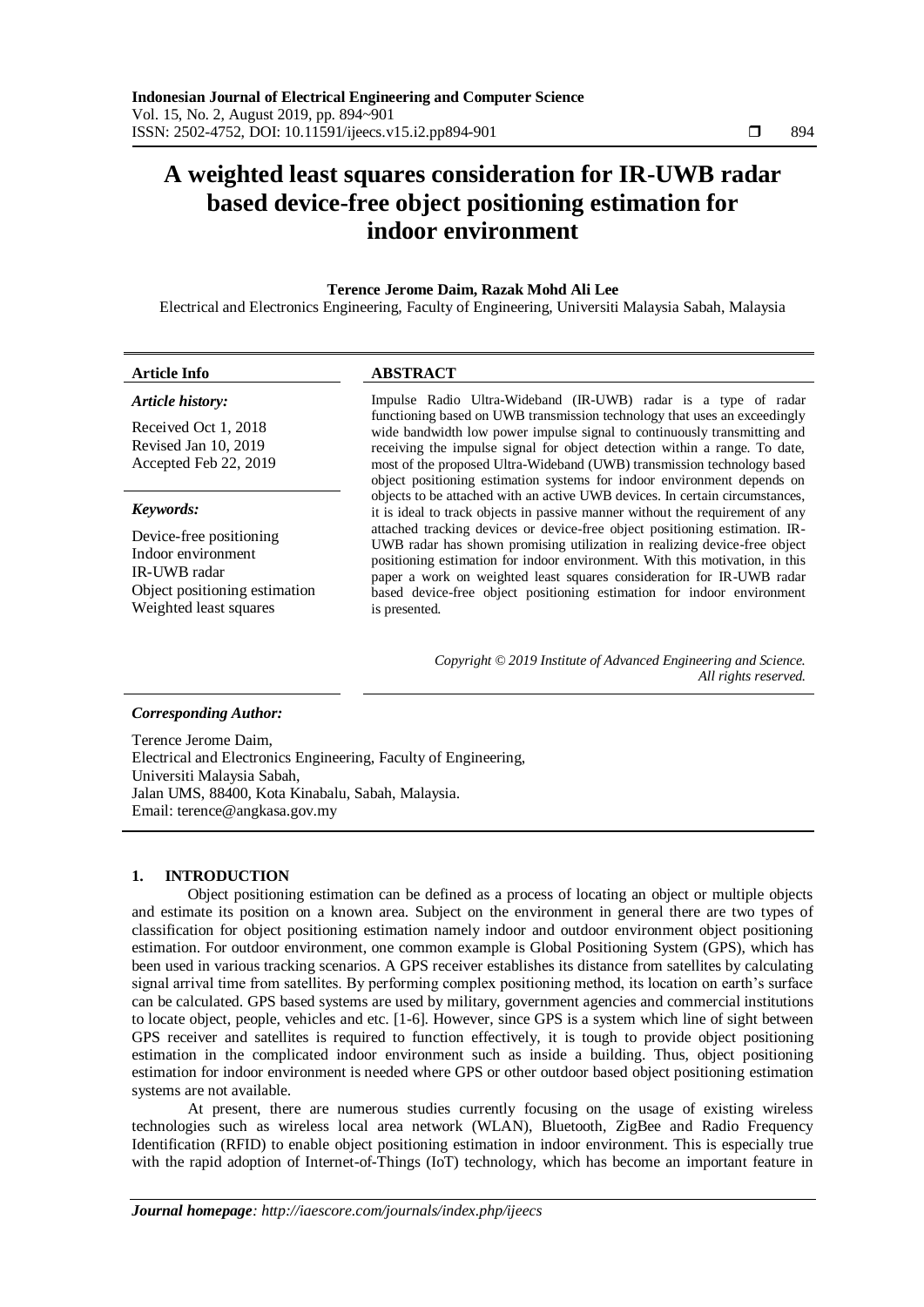several applications [7-11]. Ultra-Wideband (UWB) transmission technology is one of the emerging and promising wireless technologies for object positioning estimation in an indoor environment. However to date, most of the proposed UWB transmission technology based object positioning estimation systems for indoor environment depends on objects to be attached with active UWB devices. In certain circumstances, it is ideal to track objects in passive manner without the requirement of any attached tracking devices or device-free object positioning estimation [12-20]. Such capability has emerge as an area of interest with wide range of applications [21].

Among the applications that can be implemented by leveraging such circumstances are such as security monitoring, emergency rescue and intelligent monitoring. In security monitoring such as within a building, any motion of intrusion in evening or night time can be effectively monitored since device-free object positioning estimation system can cover a significant larger area compare to other systems such as vision based system and works well in smoky and dark conditions. In emergency rescue such as during hostage or fire rescue situation where military or law enforcement officers can employ device-free object positioning estimation system to facilitate in accessing possible threats inside a building or room prior launching counter measurement action or rescue operation. Consequently minimizing the risk of loss of life and increase operation success rate. In intelligent monitoring, senior citizens in home health care or patients in a hospital can be monitored without violating their privacy and interfering in their daily life. A state-ofthe-art device-free object positioning estimation system can not only estimate position and activity information, but also estimate the respiratory rate and detect the occurrence of falls, both, which are equally important for elderly and patients monitoring.

Impulse Radio Ultra-Wide Band (IR-UWB) radar is one of the recent radar technology that leverage on UWB transmission technology. It uses an exceedingly wide bandwidth low power impulse signal to continuously transmitting and receiving the impulse signal for object detection within a range [22-23]. IR-UWB radar has shown promising utilization in realizing device-free object positioning estimation method for indoor environment [24-29]. The exceedingly wide bandwidth and short pulses waveforms can facilitate in minimizing the effect of multipath interference, good signal penetration through obstacles such as walls and objects as UWB pulses are operating in low power and simple hardware configuration, which can be easily used as an embedded type sensor [30].

With his motivation, a work on IR-UWB radar based device-free object positioning estimation for indoor environment has been carried out whereby in this particular work, the weighted least squares method has been considered and employed. The reason for using weighted least squares method in this work is to attempt to tackle the occurrence of ranging errors associated with IR-UWB radar which in this case might affect the performance of the device-free object positioning estimation system model.

#### **2. SYSTEM MODEL**

Referring to Figure 1, an IR-UWB radar first generates an impulse signal  $S(x)$  that has an exceedingly wide bandwidth and very low transmission power. Should the transmitted signal hit a target or object, a  $L$  delayed and scaled signals is reflected back to the IR-UWB radar [31-32]. By using an analog-todigital converter, the reflected delayed and scaled received impulse signals are transformed into digital signals. These digital signals are then being fed into a bandpass filter to filter out unwanted signals prior being output for further processing. The digitized received signal can be expressed as follows:



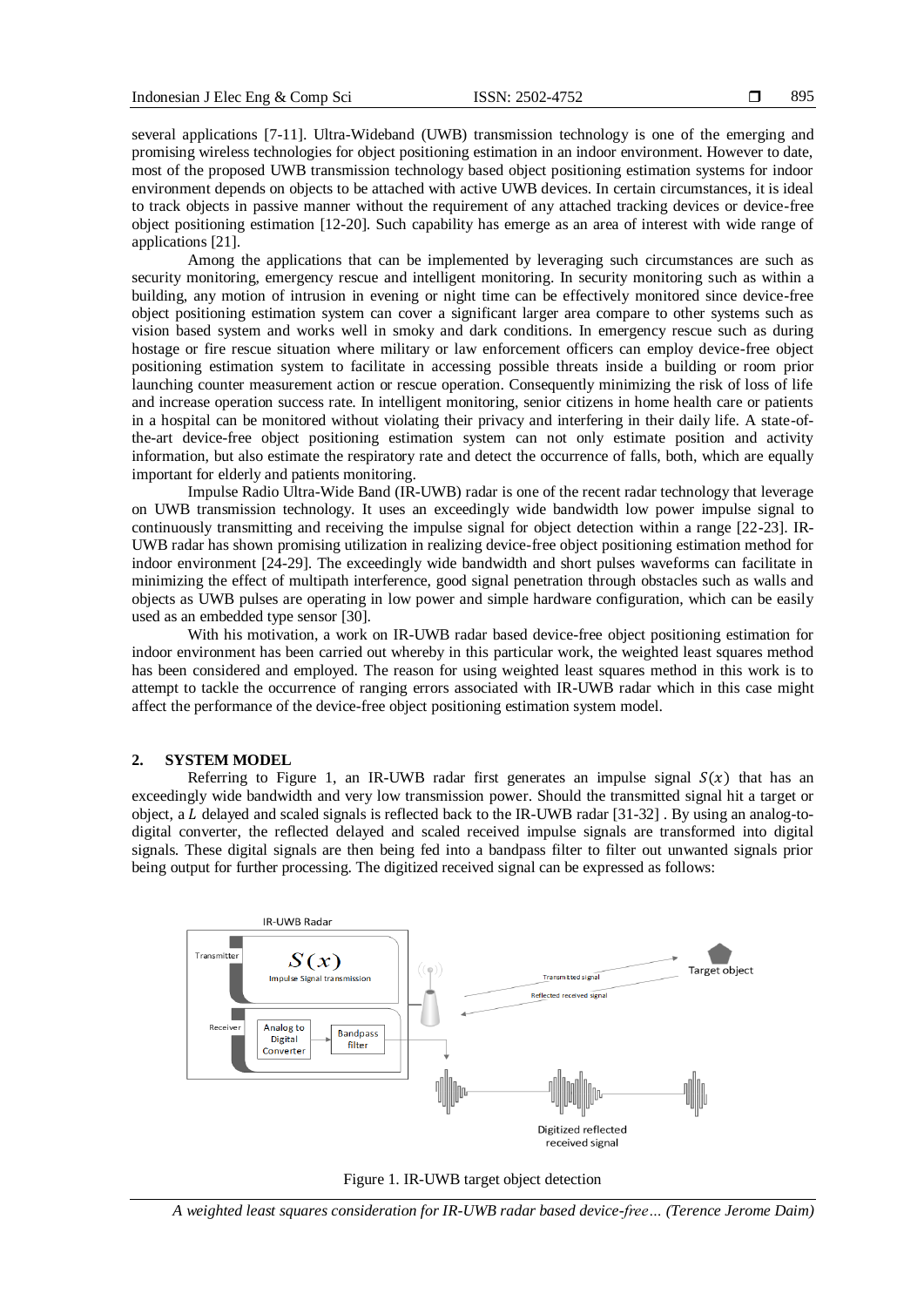$$
r(x) = \sum_{n=1}^{L} \alpha_n S(x - \tau_n) + N(x) \tag{1}
$$

Where  $\tau_n$  is the delay and  $\alpha_n$  is the amplitude of *n*-th received signal, *x* is the digitized sample index while  $L$  and  $N(x)$  represent the number of impulse signals reflected back from the surroundings and associated noise respectively. The next step is to perform object positioning estimation by employing suitable object positioning estimation technique. Commonly UWB transmission technology based object positioning estimation can be achieved by using either Angle of Arrival (AOA), Received Signal Strength (RSS), Time Difference of Arrival (TDOA) or Time-On-Arrival (TOA) techniques. However in the case of IR-UWB radar, only TOA technique can be used [32].

Referring to Figure 2, the TOA technique fundamentally leverage on the target object's signal TOA when arriving at three different IR-UWB radars. Since the wireless signals travels at the speed of light  $c =$  $3 \times 10^8$  m/s, the target object distance r can be calculated using (2).

$$
r = c \times TOA \tag{2}
$$



Figure 2. TOA technique using three IR-UWB radars for 2-D space

Object positioning estimation is achieved when the target object lies at the intersection of circles at center  $(x_t, y_t)$  and measured distance  $r_n$ . For object positioning estimation perform in two-dimensional (2-D) space, a minimum of three IR-UWB radars are required while three-dimensional (3-D) space requires a minimum of four IR-UWB radars [33]. This study will focus on operating in 3-D space. Assuming there are  $n$ -th IR-UWB radars being employed to perform object positioning estimation, the coordinates of the  $n$ -th IR-UWB radar and target object are expressed by  $(x_n, y_n, z_n)$  and  $(x_t, y_t, z_t)$  respectively. Once there is one target object entered within a defined space in this system model, the measured distance  $r_n$  from the *n*-th IR-UWB radar to the target object is represented by (3).

$$
r_1^2 = (x_1 - x_t)^2 + (y_1 - y_t)^2 + (z_1 - z_t)^2
$$
  
\n
$$
r_2^2 = (x_2 - x_t)^2 + (y_2 - y_t)^2 + (z_2 - z_t)^2
$$
  
\n
$$
r_3^2 = (x_3 - x_t)^2 + (y_3 - y_t)^2 + (z_3 - z_t)^2
$$
  
\n
$$
\vdots
$$
  
\n
$$
r_n^2 = (x_n - x_t)^2 + (y_n - y_t)^2 + (z_n - z_t)^2
$$

(3)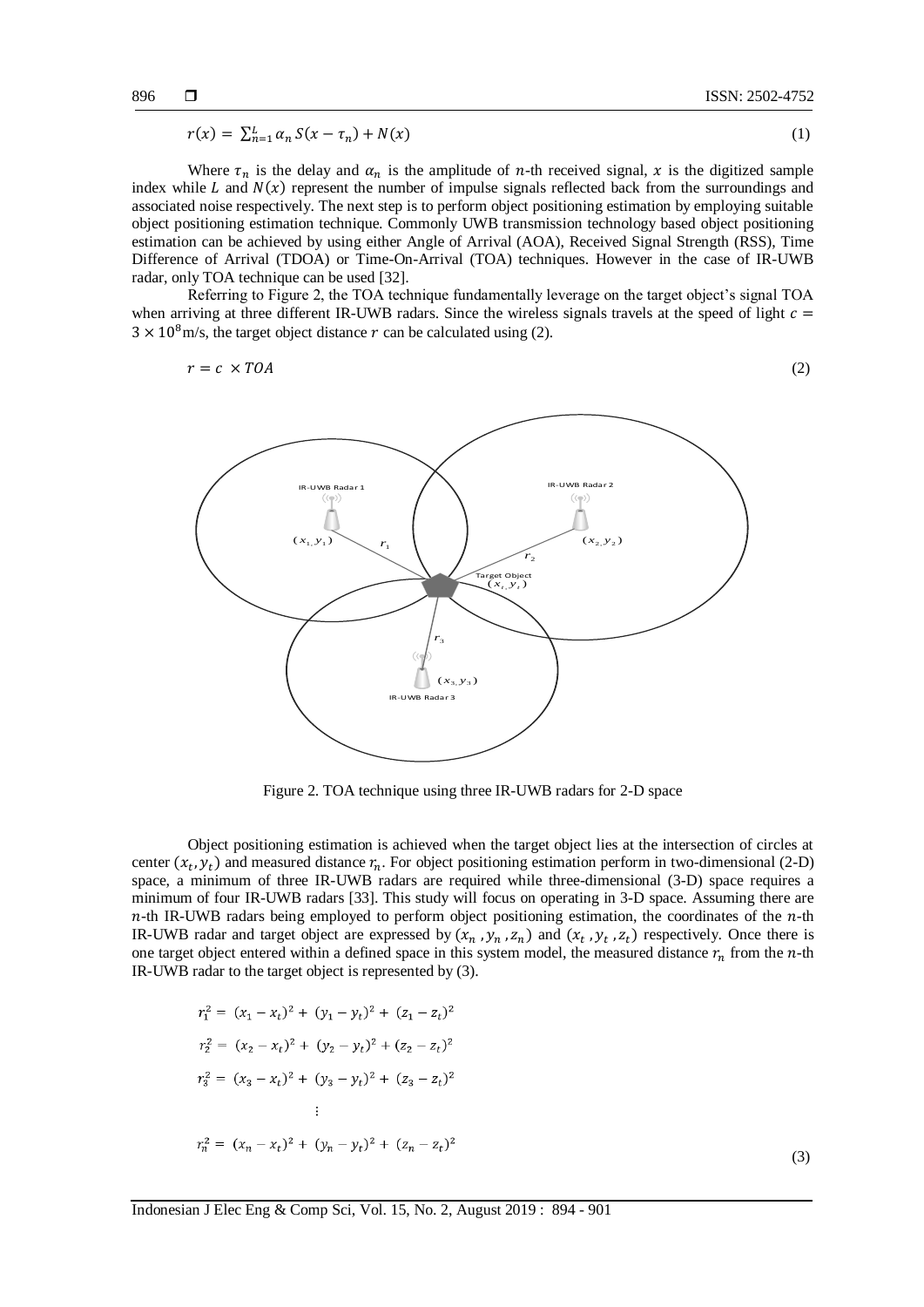$\sim$   $\sim$ 

Then, based on (2), the corresponding weights are then assigned to each calculated  $r_n$  by using (4) and then sorted in an ascending order.

$$
W = \frac{1}{r^2} \tag{4}
$$

Where in principle, the shorter the distance  $r_n$ , the greater the weight is being assigned. The sorted weight,  $W = \{w_{r_1}, w_{r_2} \dots w_{r_n}\}\)$  can also be represented in matrix form as in (5)

$$
W = \begin{bmatrix} w_{r_1,} & 0 & 0 & 0 \\ 0 & w_{r_2,} & 0 & 0 \\ 0 & 0 & \ddots & 0 \\ 0 & 0 & 0 & w_{r_n,} \end{bmatrix}
$$
 (5)

Then, with  $\{2...n\}$  equations subtract equation  $n = 1$  as found in (3), this resulted in the formulation of (6),

$$
2x_t(x_1 - x_2) + 2y_t(y_1 - y_2) + 2z_t(z_1 - z_2)
$$
  
\n
$$
= r_2^2 - r_1^2 - (x_2^2 + y_2^2 + z_2^2) + (x_1^2 + y_1^2 + z_1^2)
$$
  
\n
$$
2x_t(x_1 - x_3) + 2y_t(y_1 - y_3) + 2z_t(z_1 - z_3)
$$
  
\n
$$
= r_3^2 - r_1^2 - (x_3^2 + y_3^2 + z_3^2) + (x_1^2 + y_1^2 + z_1^2)
$$
  
\n
$$
2x_t(x_1 - x_4) + 2y_t(y_1 - y_4) + 2z_t(z_1 - z_4)
$$
  
\n
$$
= r_4^2 - r_1^2 - (x_4^2 + y_4^2 + z_4^2) + (x_1^2 + y_1^2 + z_1^2)
$$
  
\n
$$
+ y_1^2 + z_1^2)
$$
  
\n
$$
2x_t(x_1 - x_n) + 2y_t(y_1 - y_n) + 2z_t(z_1 - z_n)
$$
  
\n
$$
= r_n^2 - r_1^2 - (x_n^2 + y_n^2 + z_n^2) + (x_1^2 + y_1^2 + z_1^2)
$$
  
\n
$$
+ y_1^2 + z_1^2)
$$
  
\n(6)

Rearranging terms, (6) can be expressed in matrix form as can be found in (7)

$$
AX = b \tag{7}
$$

Where

$$
A = \begin{pmatrix} 2(x_2 - x_1) & 2(y_2 - y_1) & 2(z_2 - z_1) \\ \vdots & \vdots & \vdots \\ 2(x_n - x_1) & 2(y_n - y_1) & 2(z_n - z_1) \end{pmatrix}
$$

$$
b = \begin{pmatrix} x_2^2 - x_1^2 + y_2^2 - y_1^2 + z_2^2 - z_1^2 + r_1^2 - r_2^2 \\ \vdots & \vdots \\ x_n^2 - x_1^2 + y_n^2 - y_1^2 + z_n^2 - z_1^2 + r_1^2 - r_n^2 \end{pmatrix}
$$

$$
X = \begin{pmatrix} x_t \\ y_t \\ z_t \end{pmatrix}
$$

From (5) and (7), target object coordinate  $X$  can be obtained by solving (8)

$$
X = \hat{X} = (A^T W A)^{-1} A^T W b \tag{8}
$$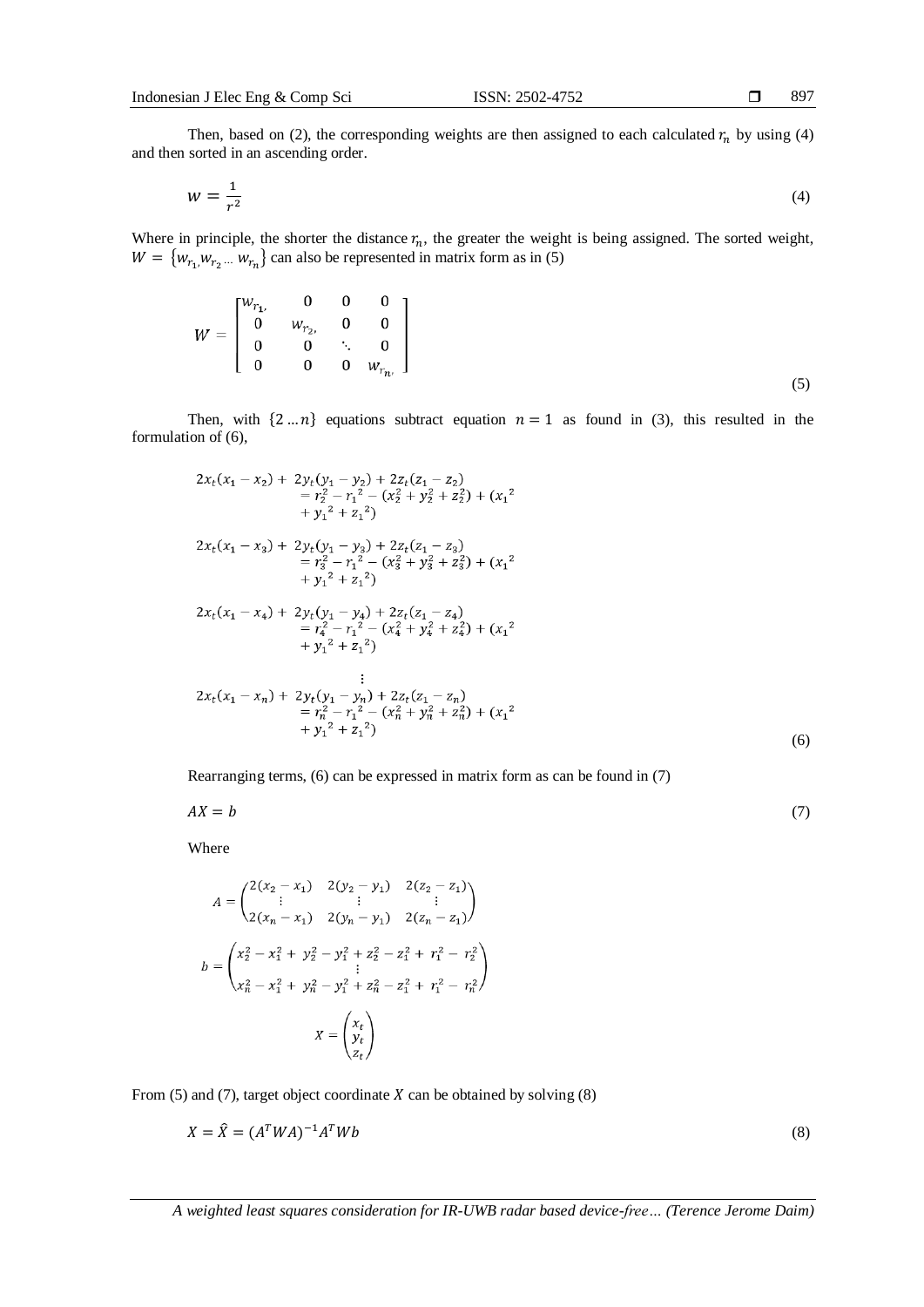### **3. TEST SETUP**

In order to test the system model described in previous section, a three-dimensional cube space measuring 10m x 10m x 20m (m3) and an array of randomly positioned IR-UWB radars are defined for object positioning estimation to be executed. An example where 16 IR-UWB radars are positioned in randomly order within the defined cube space is shown in Figure 3. Two type of tests with simulated data and one target object within the defined cube space have been conducted in this work.



Figure 3. Example generated map with n=16 randomly distributed IR-UWB radar

The first test is to evaluate the system model positioning accuracy with respect to a range of randomly positioned IR-UWB radars starting from a minimum number of  $n = 4$  til  $n = 16$  IR-UWB radars. For each IR-UWB radar, its randomly generated position are then distorted by an unbiased Gaussian noise  $N$ with mean  $\mu_N = 0$  and a fixed standard deviation  $\sigma_N = 0.1m$ . The second test is to evaluate the system model positioning accuracy with respect to varying magnitudes of noise added to a fixed  $n = 4$  randomly generated IR-UWB radar position. The position are then distorted by an unbiased Gaussian noise  $N$  with mean  $\mu_N = 0$  with varying standard deviation  $\sigma_N = \{0.1m \cdots 1m\}$ .

#### **4. RESULT AND DISCUSSION**

Referring to the first test result as depicted in Figure 4, as can be observed the object positioning estimation error is in a descending order from 0.56m until 0.08m as the number of IR-UWB radars used increased from  $n = 4$  to  $n = 16$ . As for the result for second test as depicted in Figure 5, the object positioning estimation error is in an ascending trend from 0.49m to 5.50m as the magnitude of noise is increased from 0.1m to 1.0m.

Based on the two tests conducted, in principle by using the system model described in this work, the more IR-UWB radars being deployed the more accurate the system model calculate the estimated position of the target object. However, for the case when noise is being intentionally injected to the system model the capability of the system model to cope while performing object positioning estimation is gradually tarnished as the magnitude of noise is increased. Although generally the system model described in this work performs reasonably well, improvement from various aspect has to be introduced in future works. Among the improvements that will be considered are to employ suitable noise suppression and reduction techniques, which can be incorporated within the algorithm in the system model in this work.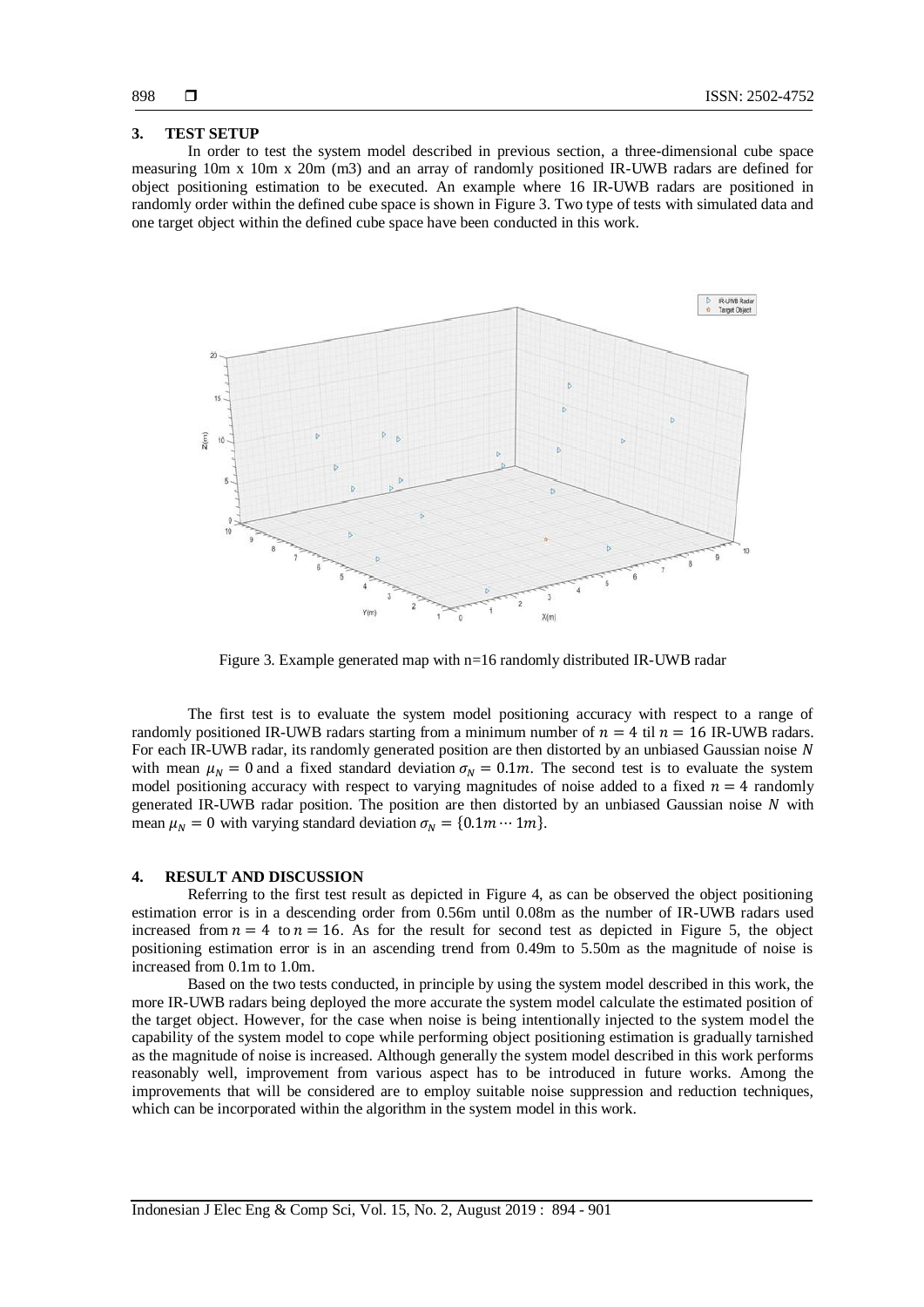

Figure 4. Object positioning estimation error vs number of IR-UWB Radars plot,  $n = \{1 \cdots 16\}$ ,  $\sigma_N = 0.1m$ 



Figure 5. Object positioning estimation error vs magnitude of noise plot,  $n = 4$ ,  $\sigma_N = \{0.1m \cdots 1m\}$ 

### **5. CONCLUSION**

In this paper, a work on weighted least squares consideration for IR-UWB radar based device-free object positioning estimation for indoor environment is presented. Generally, the system model performed well if the magnitude of noises are kept low. However, such case is not viable when operating in real indoor environment as noises will always present in varying magnitude. Therefore, further improvement and other consideration to suppress and reduce noises will be implemented on the system model in future works.

## **ACKNOWLEDGEMENTS**

The authors wish to thank Universiti Malaysia Sabah (UMS) for funding this study under the research grants; UMSGreat/GUG00244-1-2018.

#### **REFERENCES**

- [1] A. C. Mayong, V. U. Wanniarachchi, O. N. N. Fernando and M. O. Lwin, "*GPS Trail Visualizer for Online Communities*," 2018 International Conference on Cyberworlds (CW)*,* Singapore, 2018, pp. 164-167.
- [2] I. Akbar and A. F. Misman, "*Research on Semantics Used in GPS Based Mobile Phone Applications for Blind Pedestrian Navigation in an Outdoor Environment*," 2018 International Conference on Information and Communication Technology for the Muslim World (ICT4M), Kuala Lumpur, 2018, pp. 196-201.
- [3] K. Chen, G. Tan, and M. Lu, "Improving the Energy Performance of GPS Receivers for Location Tracking Applications," pp. 85-90, 2017.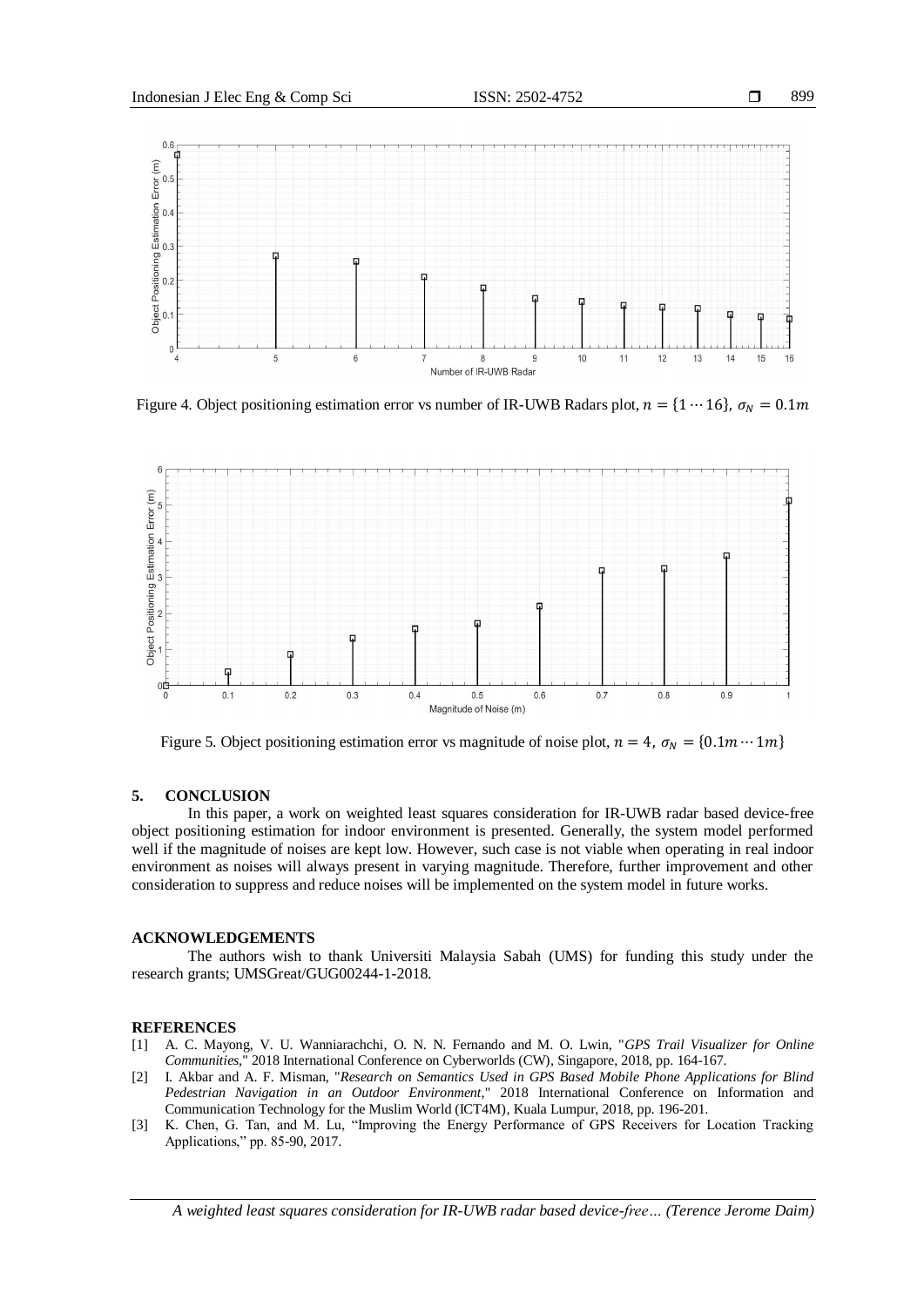- [4] L. Kamelia, E. A. D. Hamidi, W. Darmalaksana and A. Nugraha, "*Real-Time Online Attendance System Based on Fingerprint and GPS in the Smartphone*," 2018 4th International Conference on Wireless and Telematics (ICWT), Nusa Dua, 2018, pp. 1-4.
- [5] S. Saha, "GPS Based Smart Spy Surveillance Robotic System Using Raspberry Pi for Security Application and Remote Sensing," pp. 705-709, 2017.
- [6] K. Wan and V. Alagar, "*Integrating context-awareness and trustworthiness in IoT descriptions*," Proc. 2013 IEEE Int. Conf. Green Comput. Commun. IEEE Internet Things IEEE Cyber, Phys. Soc. Comput. GreenCom-iThings-CPSCom 2013, pp. 1168-1174, 2013.
- [7] S. Gaur, "*Bringing context awareness to IoT-based wireless sensor networks*," 2015 IEEE Int. Conf. Pervasive Comput. Commun. Work. PerCom Work. 2015, pp. 228–229, 2015.
- [8] R. Souza, J. Lopes, C. Geyer, C. Garcia, P. Davet, and A. Yamin, "*Context awareness in UbiComp: An IoT oriented distributed architecture*," Proc. IEEE Int. Conf. Electron. Circuits, Syst., vol. 2016–March, pp. 535-538, 2016.
- [9] A. Pir, M. U. Akram, and M. A. Khan, "Internet of things based context awareness architectural framework for HMIS," *E-health Networking, Appl. Serv. (HealthCom)*, 2015 17th Int. Conf., no. ReHIS, pp. 55–60, 2016.
- [10] A. Patel and T. A. Champaneria, "*Fuzzy logic based algorithm for Context Awareness in IoT for Smart home environment*," 2016 IEEE Reg. 10 Conf., pp. 1057-1060, 2016.
- [11] J. Wilson and N. Patwari, "A Fade-level skew-laplace signal strength model for device-free localization with wireless networks," *IEEE Trans. Mob. Comput*. vol. 11, no. 6, pp. 947-958, 2012.
- [12] A. Pantelopoulos and N. G. Bourbakis, "A Survey on Wearable Sensor-Based Systems for Health Monitoring and Prognosis," *IEEE Trans. Syst. Man, Cybern. Part C (Applications Rev*., vol. 40, no. 1, pp. 1-12, 2010.
- [13] M. Cimdins, M. Pelka and H. Hellbrück, "*Sundew: Design and Evaluation of a Model-Based Device-Free Localization System*," 2018 International Conference on Indoor Positioning and Indoor Navigation (IPIN), Nantes, 2018, pp. 1-8.
- [14] C. Jing, Y. Cui, F. Guo and B. Zhou, "*An Area estimation Scheme For Indoor Device-Free Tracking Systems*," 2018 1st IEEE International Conference on Knowledge Innovation and Invention (ICKII), Jeju, 2018, pp. 343-345.
- [15] Y. Noh, H. Yamaguchi and U. Lee, "Infrastructure-Free Collaborative Indoor Positioning Scheme for Time-Critical Team Operations," in *IEEE Transactions on Systems, Man, and Cybernetics: Systems*, vol. 48, no. 3, pp. 418-432, March 2018.
- [16] O. Kaltiokallio, R. Hostettler, N. Patwari and R. Jäntti, "*Recursive Bayesian Filters for RSS-Based Device-Free Localization and Tracking*," 2018 International Conference on Indoor Positioning and Indoor Navigation (IPIN), Nantes, 2018, pp. 1-8.
- [17] B. Zhou, D. Ahn, J. Lee, C. Sun, S. Ahmed and Y. Kim, "*An Energy Conservation Tracking System for the Devicefree Target in Wireless Sensor Networks*," 2018 1st IEEE International Conference on Knowledge Innovation and Invention (ICKII), Jeju, 2018, pp. 305-308.
- [18] S. Shi, S. Sigg, L. Chen and Y. Ji, "Accurate Location Tracking From CSI-Based Passive Device-Free Probabilistic Fingerprinting," in *IEEE Transactions on Vehicular Technology*, vol. 67, no. 6, pp. 5217-5230, June 2018.
- [19] H. Liu, N. Xia, D. Guo and P. Qing, "CSI-based Indoor Tracking with Positioning-Assisted," *2018 Ubiquitous Positioning, Indoor Navigation and Location-Based Services (UPINLBS)*, Wuhan, 2018, pp. 1-8.
- [20] T. F. Sanam and H. Godrich, "*An Improved CSI Based Device Free Indoor Localization Using Machine Learning Based Classification Approach*," 2018 26th European Signal Processing Conference (EUSIPCO), Rome, 2018, pp. 2390-2394.
- [21] L. Lampe and K. Witrisal, "Challenges and recent advances in IR-UWB system design," *ISCAS 2010 - 2010 IEEE Int. Symp. Circuits Syst. Nano-Bio Circuit Fabr. Syst.*, pp. 3288-3291, 2010.
- [22] J. R. Fernandes and D. Wentzloff, "Recent advances in IR-UWB transceivers: An overview," *ISCAS 2010 - 2010 IEEE Int. Symp. Circuits Syst. Nano-Bio Circuit Fabr. Syst.*, pp. 3284-3287, 2010.
- [23] A. Alarifi et al., "Ultra-Wideband Indoor Positioning Technologies: Analysis and Recent Advances," *Sensors*, vol. 16, no. 5, p. 707, 2016.
- [24] H. Li, R. Miura, T. Kagawa, F. Kojima and H. Nishikawa, "Improvement of receiver sensitivity for enhancing IR-UWB performance for indoor positioning," *2017 IEEE 28th Annual International Symposium on Personal, Indoor, and Mobile Radio Communications (PIMRC)*, Montreal, QC, 2017, pp. 1-5.
- [25] D. Yim and S. H. Cho, "Indoor Positioning and Body Direction Measurement System Using IR-UWB Radar," *2018 19th International Radar Symposium (IRS)*, Bonn, 2018, pp. 1-9.
- [26] J. Liu, "An IR-UWB indoor positioning based on TOA and band-gap modulations," *2017 International Applied Computational Electromagnetics Society Symposium (ACES)*, Suzhou, 2017, pp. 1-2.
- [27] Y. Lee, D. Kang, K. Moon and S. Cho, "*Enhancement of the real-time indoor ranging and positioning algorithm using an UWB system*," 2017 IEEE 17th International Conference on Ubiquitous Wireless Broadband (ICUWB), Salamanca, 2017, pp. 1-4.
- [28] S. P. Rana, M. Dey, H. U. Siddiqui, G. Tiberi, M. Ghavami and S. Dudley, "*UWB localization employing supervised learning method*," 2017 IEEE 17th International Conference on Ubiquitous Wireless Broadband (ICUWB), Salamanca, 2017, pp. 1-5.
- [29] R. Bharadwaj, S. Swaisaenyakorn, C. G. Parini, J. C. Batchelor and A. Alomainy, "Impulse Radio Ultra-Wideband Communications for Localization and Tracking of Human Body and Limbs Movement for Healthcare Applications," in *IEEE Transactions on Antennas and Propagation*, vol. 65, no. 12, pp. 7298-7309, Dec. 2017.